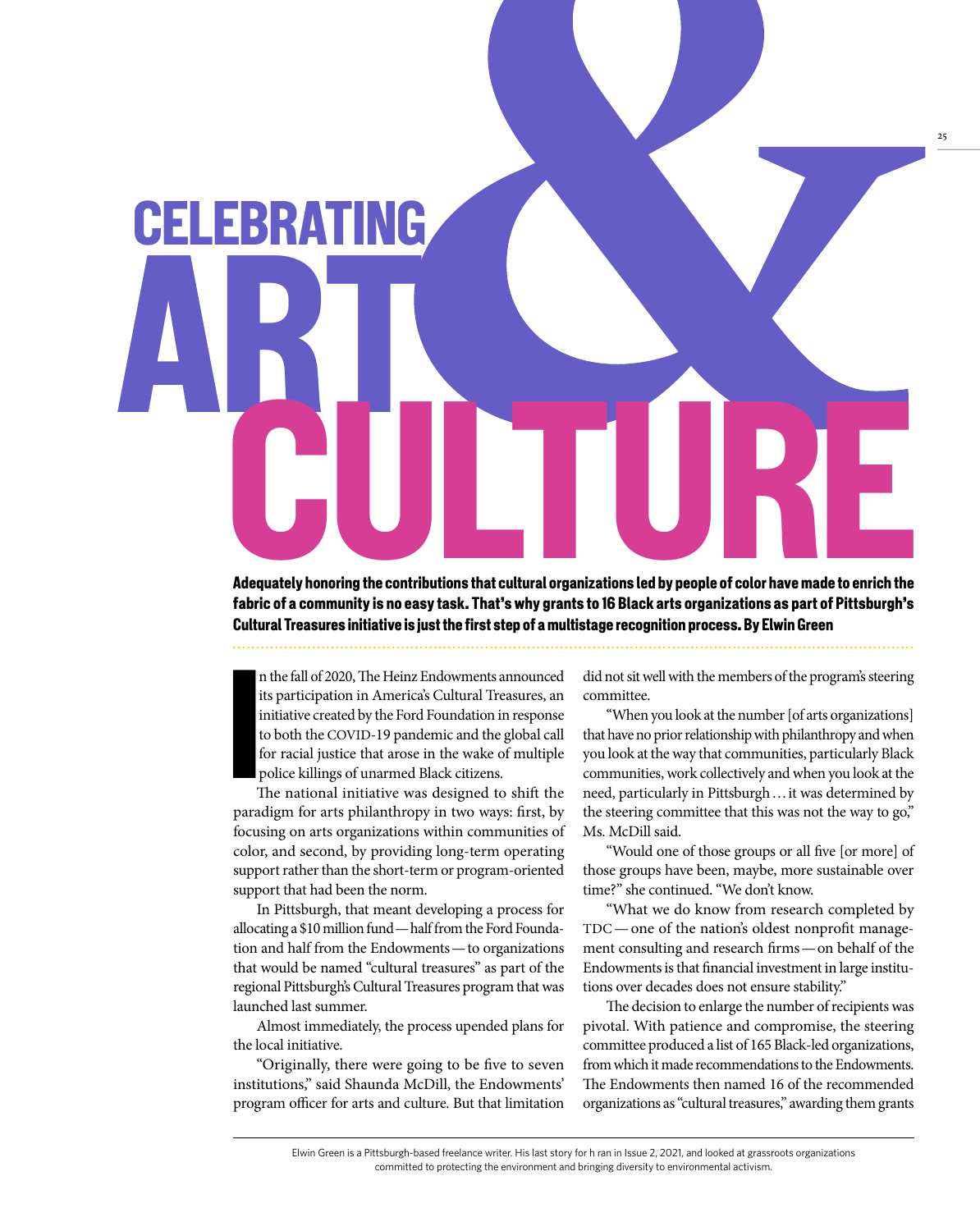totaling \$5.4 million in the program's first round of funding and completing the first phase of what Ms. McDill described as a three-phase process.

The current second phase will focus on helping Blackled arts organizations to build capacity in areas such as communications and administration. The Endowments also is working with the POISE Foundation in Pittsburgh, America's oldest Black community foundation, and the New York-based, minority/women–owned firm CJAM Consulting to create a map of all Black-led cultural assets in a 10-county Western Pennsylvania region (Allegheny, Armstrong, Beaver, Butler, Fayette, Greene, Indiana, Lawrence, Washington and Westmoreland). The public can suggest additions to this map at www.heinz.org/ strategic-areas/creativity/pittsburghs-cultural-treasures.

The goal of the second phase, with a \$3 million budget, is to provide multiyear support for the organizations selected, with the understanding that for this phase, Ms. McDill said, "We will identify and fund organizations and artist collectives we've never worked with."

The final phase sets aside \$1 million for responding to unanticipated needs and opportunities as they arise. It will also include evaluating the entire process and its results, and developing strategies for future work. The remaining \$1 million will go toward administration, with a focus on engaging Black-led consultants and vendors.

"The biggest win is that it is an iterative process," Ms. McDill said. "This initiative, as amazing as it is, this is a seed."

# PITTSBURGH'S CULTURAL TREASURES INITIATIVE: A THREE-STAGE PROCESS



A steering committee produced a list of 165 Black-led organizations, from which it made recommendations to the Endowments for potential grant recipients. Endowments officials and staff selected 16 of the recommended organizations to become "cultural treasures," awarding them grants totaling \$5.4 million.

The Endowments will invest \$3 million to help local Black-led arts organizations, including those the foundation has not previously worked with, build their capacity in areas such as communications and administration. The Endowments will work with the POISE Foundation in Pittsburgh and the New York–based, minority/ women–owned firm CJAM Consulting to create a map of all Black-led cultural assets in a 10-county Western Pennsylvania region. The public can suggest additions to this map at www.heinz.org/ strategic-areas/creativity/ pittsburgh's-culturaltreasures.

One million dollars will be used to evaluate the Cultural Treasures initiative and its results, develop strategies for future work, and respond to unanticipated needs and opportunities as they arise. Another \$1 million will go toward administration, with a focus on engaging Black-led consultants and vendors.

# PITTSBURGH'S CULTURAL TREASURES GRANT RECIPIENTS

FOLLOWING ARE THE ORGANIZATIONS NAMED AS "CULTURAL TREASURES" AND THE GRANT AMOUNTS THEY RECEIVED THROUGH THE PITTSBURGH'S CULTURAL TREASURES INITIATIVE.

# 1HOOD MEDIA (\$250,000)

In 2018, 1Hood Media created 1Hood Artivist Academy to train young people both in producing art and in practicing activism. The program never got off to its envisioned start, said 1Hood co-founder and CEO Jasiri X.

In its first two years, launch plans were laid aside to focus on responding to the killing of Antwon Rose II, then to the Tree of Life massacre.

"So, when we get to 2020, we said, 'All right, we're gonna finally do this thing right,'" he said. The second launch brought the rapper Rakim to Pittsburgh.

Then came COVID-19 and then the murder of George Floyd. Plan A for the academy had to yield again to a new Plan B.

This time, the Pittsburgh's Cultural Treasures award has emboldened Jasiri X to say, "Let's do the Artivist Academy in the way that we intended to in the first place." And that could include the creation of a residency program.

. . . . . . . . . . . . . . . . .

# AFRIKA YETU (\$150,000)

President and CEO Elie Kihonia describes the impact of the Cultural Treasures award in the starkest terms possible.

"When you're feeling you're about to give up or you're feeling like you're getting ready to be buried, on your way to the cemetery, and they give you life."

The year 2020 brought to a halt the live performances of African music and dance for which Afrika Yetu is most well known, as venues shut down in response to the COVID-19 pandemic. While seeking to keep the organization afloat, Mr. Kihonia contracted the virus himself.

He recovered, but Afrika Yetu continued declining through 2020 and 2021. The award marks a turnaround, and Afrika Yetu will return to live performances. The grant's unrestricted nature, he says, will allow him to do "shows that I have been dying for years to put out," of a quality comparable to the Chinese dance and music extravaganza Shen Yun, but "the African version."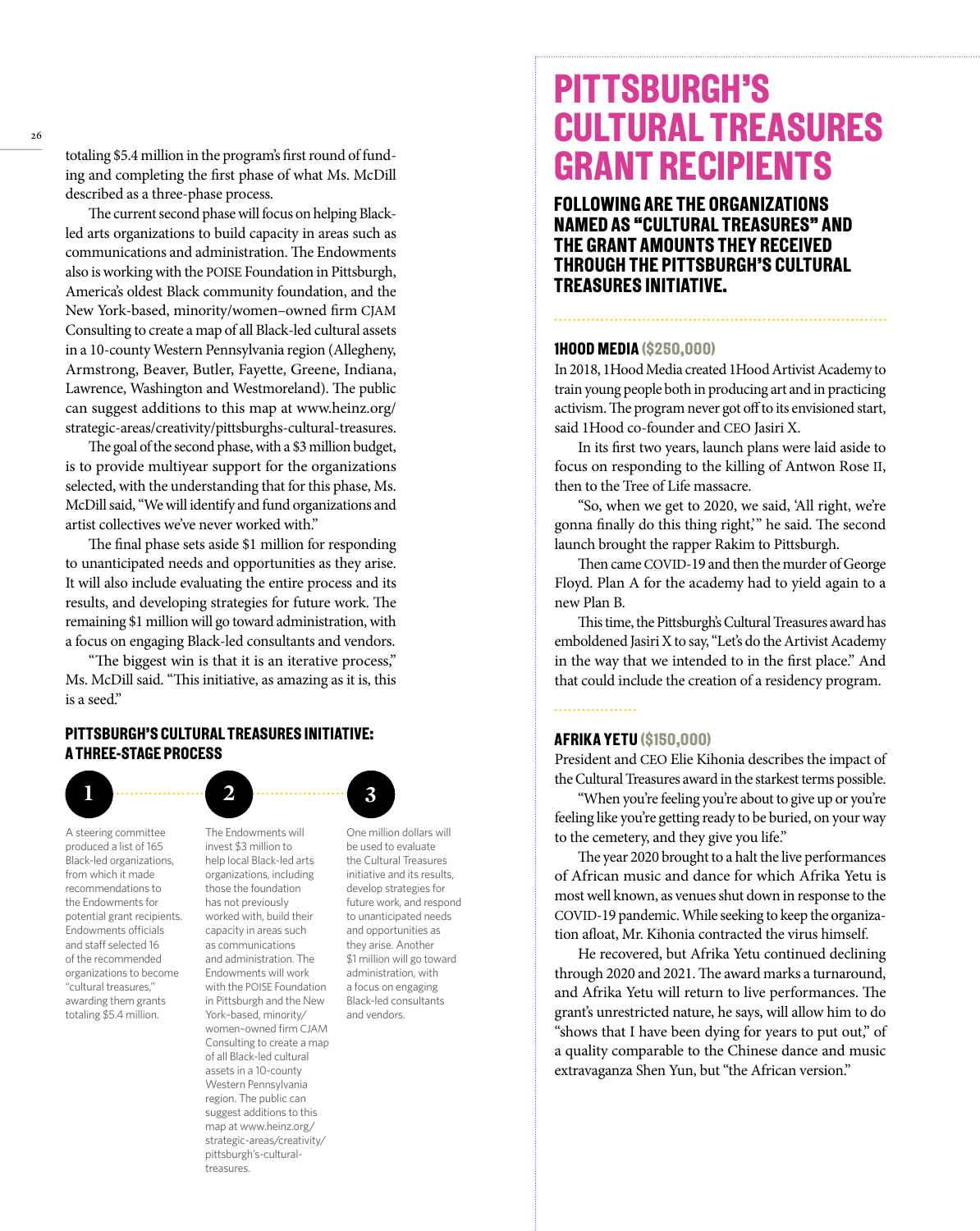# LET'S DO THE ARTIVIST ACADEMY IN THE WAY THAT WE INTENDED TO IN THE FIRST PLACE."

**Jasiri X**, co-founder and chief executive officer, 1Hood Media



# 1HOOD MEDIA

Nairobi, a poet and performance artist with 1Hood Media, sings at an early voting event in November 2020 in the Hill District. 1Hood Media, a Pittsburgh's Cultural Treasures grant recipient, is a collective of socially conscious artists and activists who use art to raise awareness about social justice issues.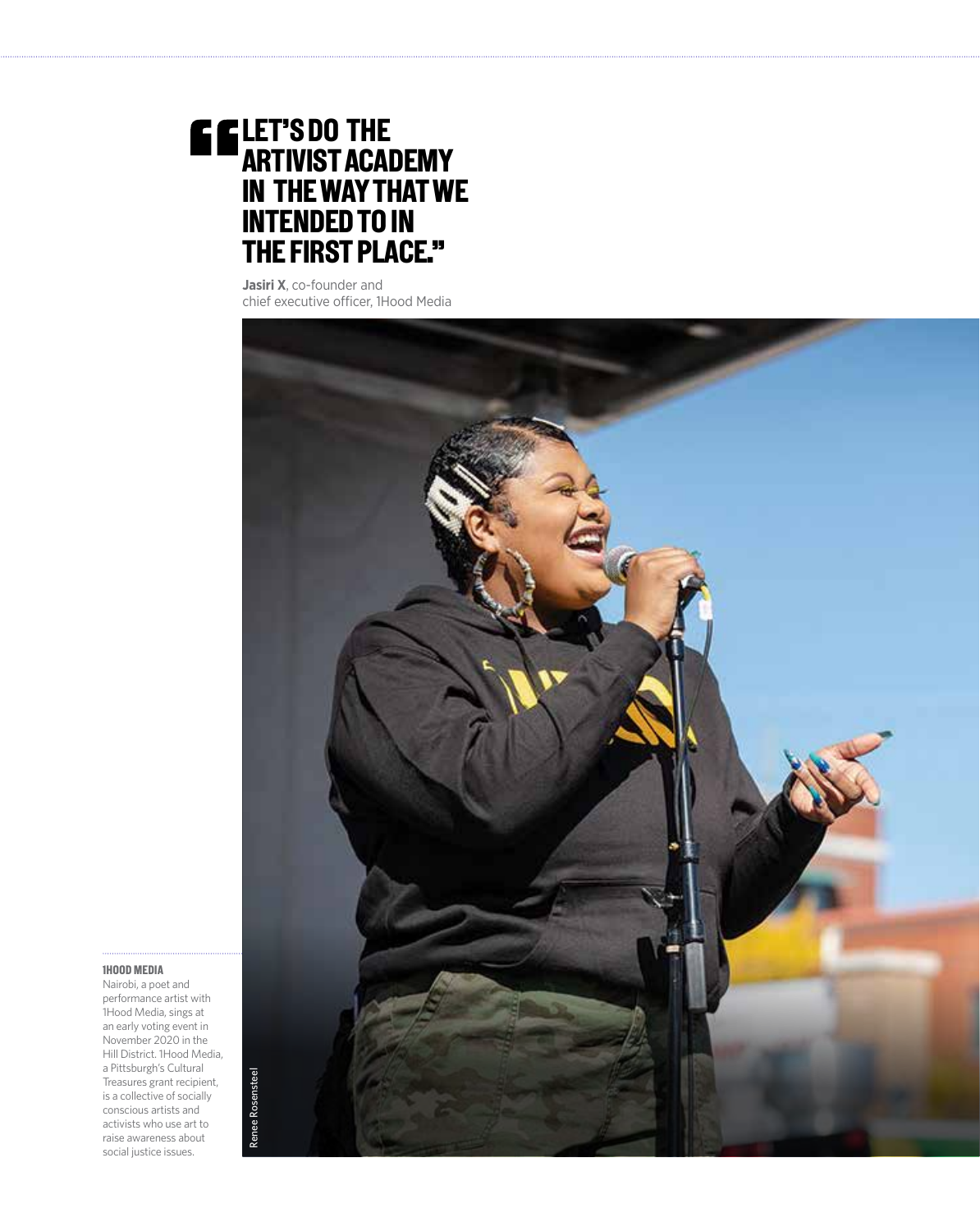# AFRO-AMERICAN MUSIC INSTITUTE (\$500,000)

The co-founders of AAMI, Dr. James T. Johnson Jr. and his wife, Pamela, summed up their response to the news of the Institute being named a cultural treasure in one word: FINALLY.

The award comes after 40 years of, as Dr. Johnson put it, "doing whatever it takes to make it work."

Deciding what to do with the funds will take time. The breadth of their operations — providing individualized instruction in Black music forms, managing a boys' choir, maintaining a schedule of performance events, and taking care of the building that houses it all as well as planning an expansion — means that "we have to study how this money will be disbursed," Dr. Johnson said.

One thing is certain: A chunk of it will go toward preparing and promoting a major AAMI event in September.

# . . . . . . . . . . . . . . . . .

# AUGUST WILSON AFRICAN AMERICAN CULTURAL CENTER (\$1 MILLION)

During Janis Burley Wilson's tenure as president and CEO, the August Wilson Center has rebounded nicely from the threat of bankruptcy. For the past five years, she said, it has achieved its goal of having a small surplus at the end of each year.

That has kept it out of trouble but has not kept it safe. Being safe requires having a little something socked away, a financial safety net. The center has not had that. Now it will.

"The money isn't spent. We don't have plans to spend it," Ms. Burley Wilson said. "We plan to have a safety net.

"So, when the bad times come, we have a safety net. When an opportunity comes, we have it available to us. We don't have big plans to spend \$1 million. We are just thrilled to have a little bit of security."

# **BALAFON WEST AFRICAN DANCE** ENSEMBLE (\$150,000)

For Balafon, 2020 was a year of "serious ups and downs," said Managing Director Linsey McDaniel. On the up side, the organization was working on a new project to have a group of artists go to Guinea to train. On the down side, the founder, Kadiatou Conte-Forte, was fighting a serious illness.

"It was beyond a relief" to learn of Balafon's award, Ms. McDaniel said. "To kind of feel like, 'OK, we have some means to keep things going in a space of uncertainty."

She plans to use some of the funds to continue preparing a new ballet to be produced later this year and to do so

# Copyright © Pittsburgh Post-Gazette, 2022, all rights reserved. Reprinted with permission.

AFRO-AMERICAN MUSIC

Irene Monteverde, center, gives keyboard lessons to Arionna Reed, right, during a class at the Afro-American Music Institute, a Cultural Treasures grantee. The institute, which is celebrating its 40th anniversary, promotes the arts through music education and a curriculum that offers instruction in a range of musical styles.

INSTITUTE

with excellence, according to Ms. Conte-Forte's maxim, "Don't do it if it's gonna look ugly."

Otherwise, succession planning is a top priority. That will include hiring new staff. Before Ms. McDaniel's hiring in 2020, Ms. Conte-Forte had been Balafon's only paid staff since its founding in 1997.

# BOOM CONCEPTS (\$150,000)

. . . . . . . . . . . . . . . . .

Co-founders J. Thomas Agnew and D. S. Kinsel created BOOM in 2014 to share their workspace with other Black artists who needed a place to create. Since then, it has evolved with flexibility and fluidity.

"We listen to the community and try to figure out what the community needs, and we try to fill some of the voids," Mr. Agnew said.

Filling voids has meant making the space available to non-Black minority artists and to LGBTQIA+ artists. It has meant letting the space become an exhibition space, an event space and a teaching space. It has meant collaborating with museums in and beyond Pittsburgh to connect them with Black artists.

# BOOM CONCEPTS

Dakarai Akil, far right, discusses his work on display at Boom Concepts with a visitor to the 2018 exhibit. Boom Concepts another Pittsburgh's Cultural Treasures award recipient, encourages the development of artistic and creative entrepreneurs representing marginalized voices by providing them studio and presentation space in various locations in Pittsburgh.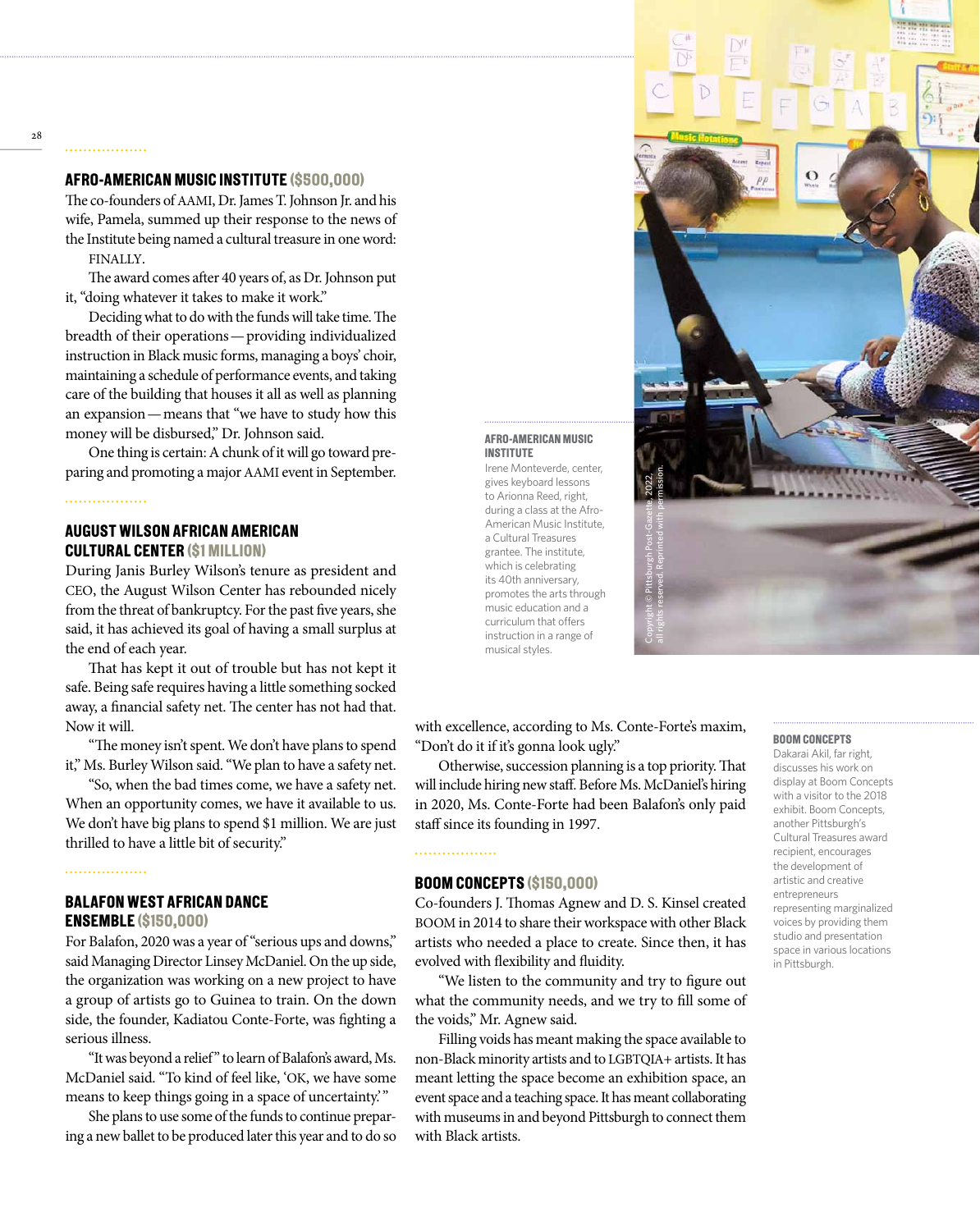



They don't know yet what that will mean regarding the Cultural Treasures award, but Mr. Agnew said, "Always the first thing in our thoughts is how we support the community. That's always what's important to us. How are we utilizing those funds, through BOOM Concepts, to support the community?"

# . . . . . . . . . . . . . . . . .

# HILL DANCE ACADEMY THEATRE (\$500,000)

When the Cultural Treasures initiative was announced last summer, the Hill Dance Academy Theatre was busy buying the former St. Benedict the Moor school, a 27,000-squarefoot building in Pittsburgh's Hill District neighborhood.

There, the organization will continue teaching dance to students between the ages of 3 and 18 in classes that run from September through June, with a four-week summer session also available. To do the work, the dance academy employs up to 20 faculty.

Regarding the use of the grant funds, CEO and Artistic Director Dr. Ayisha Morgan-Lee said in a written statement, "The award will be used for existing programs, and it will allow us to execute program ideas that we have not been able to do because of resources and people needed to make them come to fruition.

"It is a joy to know that the funds are unrestricted and that we can use the funds as we determine what our needs are."

# . . . . . . . . . . . . . . .

# **KELLY STRAYHORN THEATER (\$750,000)**

"I was elated to receive a congratulations email from Shaunda McDill," recalled Kelly Strayhorn Theater Executive Director Joseph Hall. "It's a gift to receive affirmation of the work KST has done and is doing. Sometimes that's in the form of financial support from donors, and sometimes it's a message from an artist or community member expressing the impact KST has had on their lives.

"Receiving the email from Shaunda affirmed the work we've done as a community to craft a space we all deserve."

He did not specify how the funds would be used but said, "KST is focused on building wealth that will impact generations of culture creators and Black people who want to thrive where we live right here in East Liberty and beyond. The grant will aid us in delivering our mission as a home for creative experimentation, community dialogue and collective action rooted in the liberation of Black and queer people."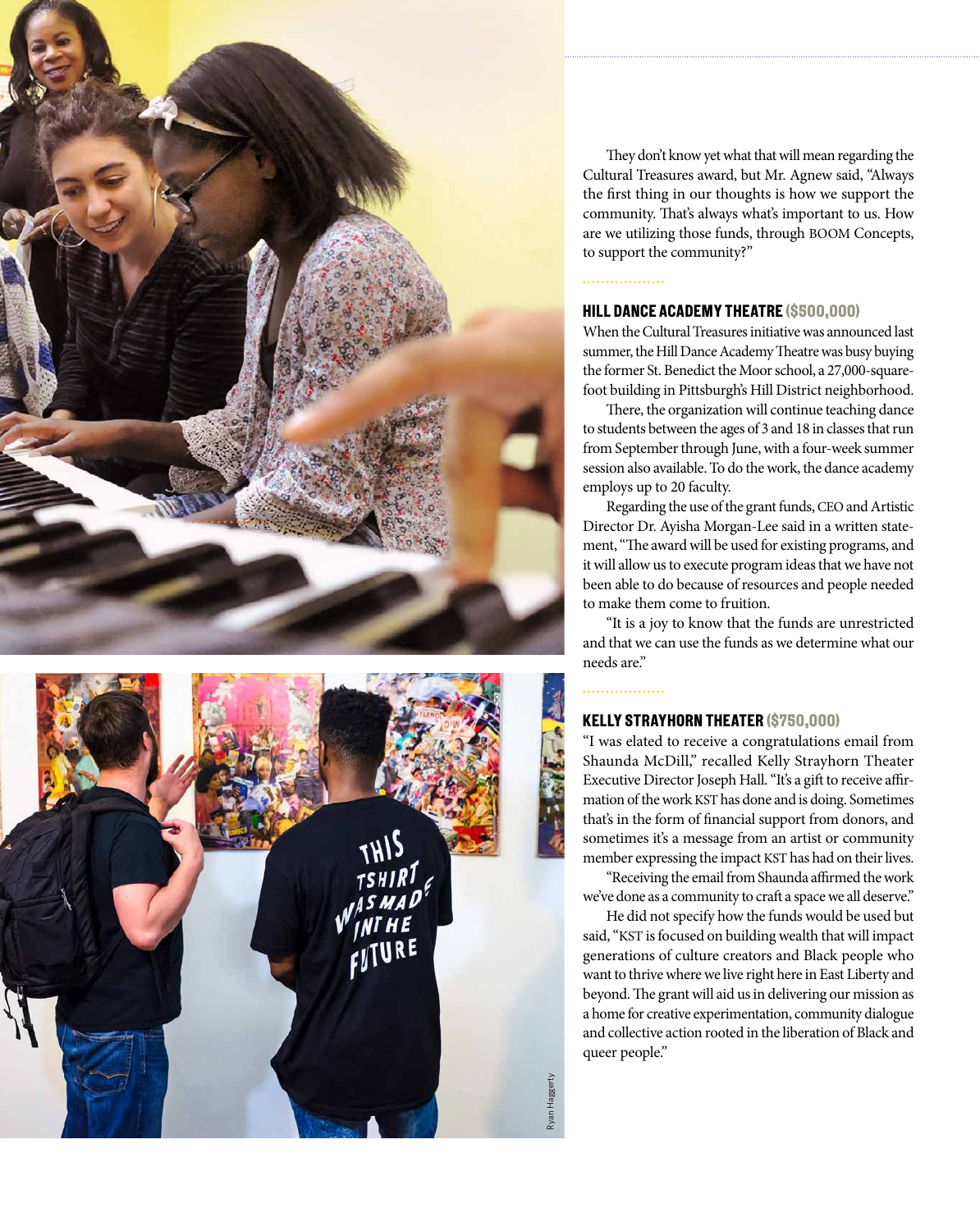# KENTE ARTS ALLIANCE (\$250,000)

. . . . . . . . . . . . . . . . .

Since its founding in 2007, the Kente Arts Alliance has fulfilled its mission "to present high-quality art of the African Diaspora" by bringing to Pittsburgh such artists as Grammy Award winners (and National Endowment for the Arts Jazz Masters) Roy Haynes and Pharoah Sanders. And Kente Arts Alliance has done so without ever running a deficit.

During the height — or depth — of the pandemic, the organization was reluctant to move its programming online, Managing Director Gail Austin said.

Once Kente Arts Alliance finally did, it established a partnership with City of Asylum to do hybrid events under the banner Kente At Home. The next thing Ms. Austin knew, the organization had done seven of them.

Continuing Kente At Home is part of what Kente Arts Alliance wants to do with its Cultural Treasures award. The organization also has resumed live programming and plans a three-concert series of events in the fall at its home venue, the New Hazlett Theater. And Kente Arts Alliance also wants to expand its youth program.

But the primary use that Ms. Austin sees for the funds has nothing to do with programming.

"The main emphasis for this coming year is to establish a formal administrative structure," she said. "We need much more personnel. We need them to be salaried; we can't have an organization that's run by volunteers. We need office space."

## . . . . . . . . . . . . . . . . .

# LEGACY ARTS PROJECT (\$250,000)

The news of having been named as a cultural treasure came three months after Legacy Arts had completed a three-year strategic plan. That process had been made possible by a grant from Arts Equity Reimagined, a philanthropic consortium of which the Endowments is a member.

So, for Erin Perry, Legacy Arts' executive director, the first answer to the question of what to do with the award money comes quickly: [The grant could lead to] "having a space of our own, whether that is finding a building, or imagining the development of a property."

"I'm excited about models such as the Manchester Craftsmen's Guild," she said, referring to that Pittsburgh nonprofit's building and its physical presence in a neighborhood, "and ways that art is made accessible to people throughout the community."

Having a cousin who attended Manchester Craftsmen's Guild and who has built a career as a ceramics practitioner and teacher, Ms. Perry says she knows the profound impact that such programs can have on someone's life.

"And when you know, you're responsible, so make that happen!"

# . . . . . . . . . . . . . . . . .

# MANCHESTER BIDWELL CORPORATION (\$500,000)

Because of its belief in the power of the arts, the staff at Manchester Bidwell — parent organization of several arts and trades groups, including the Manchester Craftsmen's Guild — had already been brainstorming a "what if" wish list before the agency was named a cultural treasure, said President and Chief Executive Officer Kevin Jenkins.

A top item was establishing an artist-in-residence program, and the organization had an artist in mind. Marcè Nixon-Washington has been named as the inaugural William E. Strickland Jr. Fellow at the Manchester Craftsmen's Guild, an honor named after the guild's founder. Ms. Nixon-Washington, who graduated from West Virginia University last year with a B.F.A. in ceramics, is an alumna of the Guild. Now, she'll spend a year there.

"The gift was very timely in allowing us to bring her in, allowing her to continue to hone her craft," Mr. Jenkins said, "but also to be with us for an extended period of time, where she can work with the young people here and talk about her journey and about her love of the arts."

# NEW HORIZON THEATER (\$250,000)

When Board President Joyce Meggerson-Moore first read the award letter from the Endowments, she thought the email was a prank, then suspected that it was a mistake.

"Did they put a comma in the wrong place?" she recalled with a laugh. "Did they put an extra zero on it?"

She said the Cultural Treasures award means, first, that she won't have to "pull out all of my hair" next season to figure out how to pay the actors, technicians and others who work on each production.

The second thing it means is that New Horizon can consider the possibility of acquiring its own space, having always rented venues for its productions with locations ranging from the Byham Theater in Downtown to the Carnegie Library of Pittsburgh–Homewood, a neighborhood in the eastern part of the city. But ownership would bring its own challenges, including the need to market the space for others to use between productions.

"Those are the kinds of things we have to think about and discuss. Is it going to be worth it?" she said. "But we at least have some possibilities."

# LEGACY ARTS PROJECT Master drummer Fode Lavia Camara, center, instructs Rachel Gross, left, and Darlene Stewart on drumming techniques as part of an African drum class in April offered by the Legacy Arts Project, another Pittsburgh's Cultural Treasures grantee. Legacy Arts provides activities, performances and events designed to present the artistic traditions of Africa and the African diaspora.

# NEW HORIZON THEATER

Karla Payne and Sam Lothard perform in the play "The Green Book," a February production of Pittsburgh's Cultural Treasures grantee New Horizon Theater. The community theater company presents cultural events that reflect African American points of view and provides professional development opportunities for ethnic writers and performers.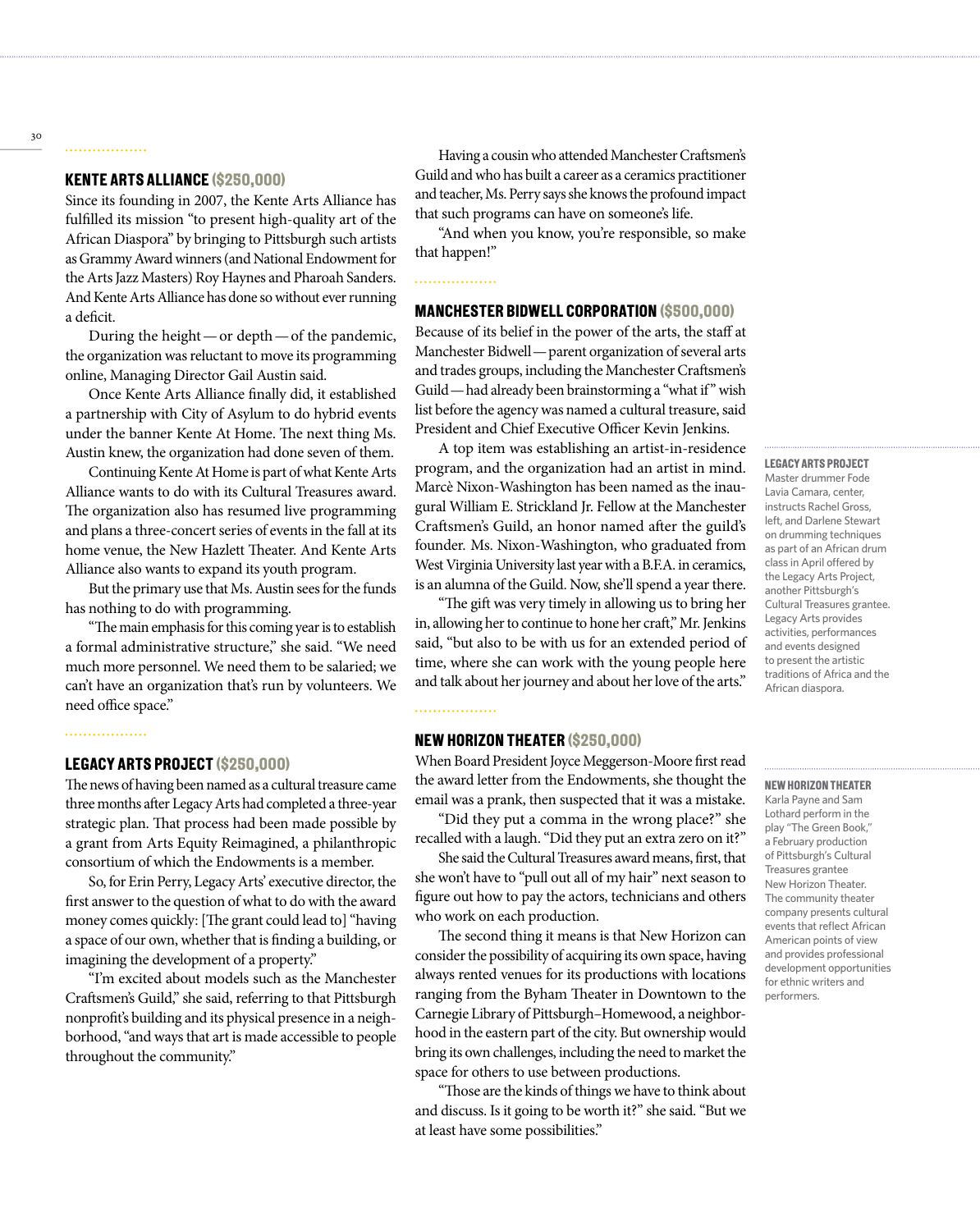# a Cultural Treasure. Staycee Pearl was in a hospital waiting room, in a hospital waiting room, in a scrolling through her email, when she

LEGACY ARTS PRODUCTS Staycee Pearl was in a hospital waiting room, in the scrolling her email, when she saw the one that said Pearlarts had been named

NEW HORIZON THEATER

they will use the Cultural Trust of the Cultural Trust of

checks."We're staying the course and trying to operate and function in a manner that is not wasteful.

saw the one that said PearlArts had been named a Cultural Treasure. **TEGRATE** LEAD TO] HAVING A SPACE OF OUR OWN, **WHETHER TH** FINDING A B - ING, OR IMAGINING THE DEVELOPMENT OF A PROPERTY."

> **Erin Perry**, executive director, Legacy Arts Project



# PEARLARTS STUDIOS (\$150,000)

Staycee Pearl was in a hospital waiting room, idly scroll ing through her email, when she saw the one that said PearlArts had been named a cultural treasure.

"I just started screaming," the organization's co-artistic director said. "Everybody looked at me like I was com pletely nuts."

Ms. Pearl and her husband, Herman, also a PearlArts co-artistic director, have not yet decided how to use the new funds.

"We're like a household that is paycheck to paycheck right now," she said.

They were already working on a capital campaign to secure new space in Braddock Borough, east of Pittsburgh. Beyond that, "the first thing I thought of was to continue to pay our dancers," Ms. Pearl said. "Herman and I don't get paid much; we could use a bump in our salary. And we'll have to hire people when we move into the new space."

So, the new funding is well spoken for, even if it has not been specifically allocated. But she also wants to establish "a cushion, some kind of savings" to sustain the organization through lean times.

# . . . . . . . . . . . . . . . . .

# PITTSBURGH PLAYWRIGHTS THEATRE COMPANY (\$250,000)

PPT founder and Executive Director Mark Clayton Southers said that his organization will use the Cultural Treasures award to hire "maybe two more staff members."

Beyond that, "we don't have plans to just start writing checks," he said. "We're staying the course and trying to operate and function in a manner that is not wasteful, in keeping with our way of supporting playwrights in their work and encouraging people to write.

"We know there's going to be a lot of new stuff coming out of this."

The company's upcoming schedule of live perfor mances includes the return of the Theatre Festival in Black and White as part of the Three Rivers Arts Festival in June, and a co-production with the August Wilson House of the late Pittsburgh native's play "Jitney" in August and September.